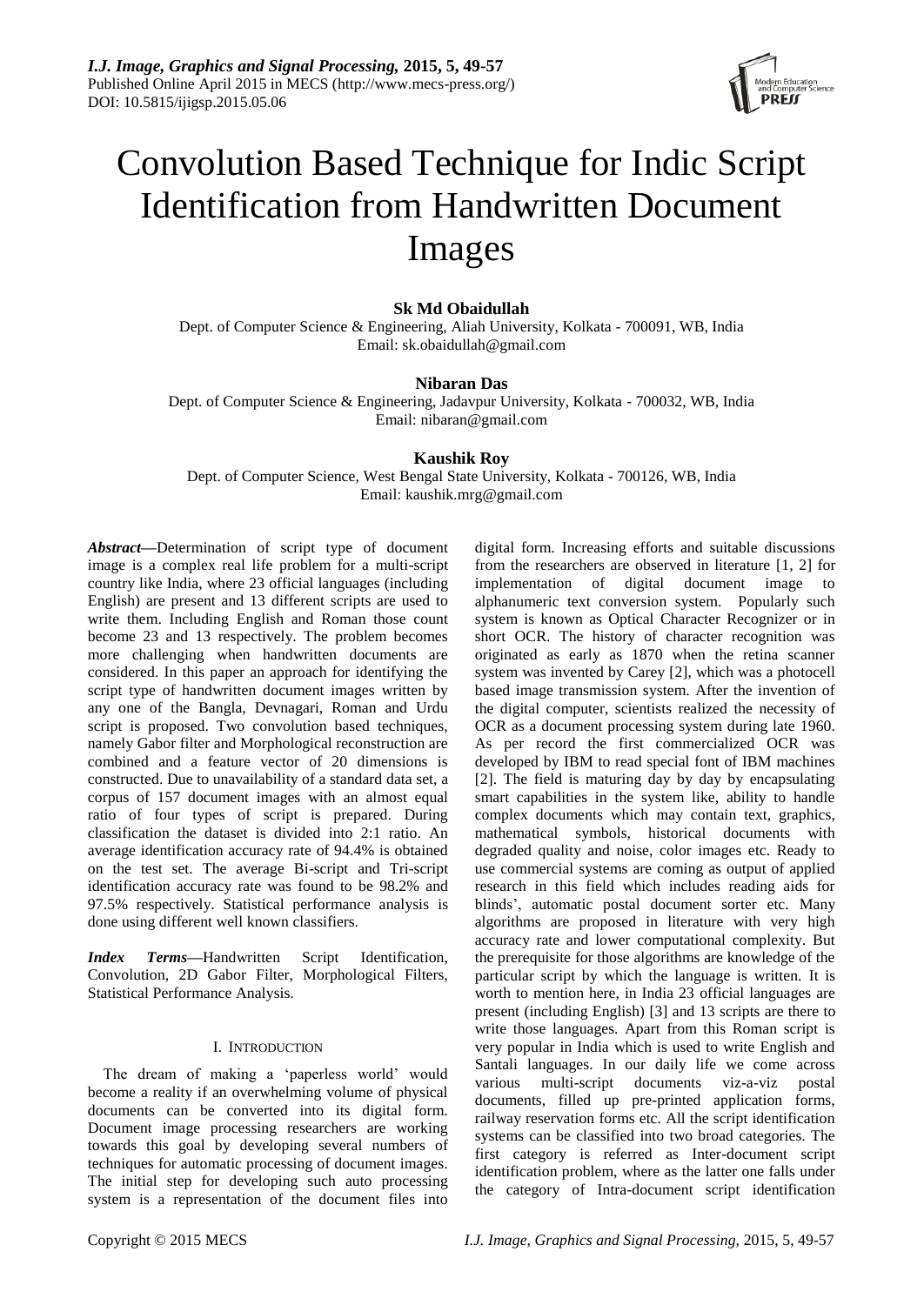problem. But as mentioned earlier in both the cases script identification is must before feeding the document image to language specific OCR. The whole problem become more and more complex when the input document category changed from printed to handwritten one. This is because of versatility of writing style, variations in interline, inter-word spacing, character sizes for different users across the globe. That is why script identification from handwritten document is still an open challenge for the document image processing researchers. In this paper an attempt has made to identify any one of the four popular handwritten scripts namely Bangla, Devnagari, Roman and Urdu from unknown document images. Two convolution based techniques, namely Gabor filter and Morphological reconstruction are combined for feature extraction. Gabor filters are generally employed as a texture analysis tool in many applications. They provide encouraging results for printed document analysis [4]. But due to the varying nature of handwritten document for same script or same graphemes Gabor based feature will not be capable enough to capture the entire variability. Due to these observations morphological filters with user defined kernels are included in addition with Gabor filter as combined feature extraction tool.

The paper is organized as follows: In section II, previous works on handwritten script identification are mentioned. Section III provides a glimpse of Indian languages and scripts. Proposed methodology is discussed in section IV. Experimental details are discussed in section V. Finally conclusions are given is section 6 and references are available in the last section.

### II. RELETED WORK

In the literature few works are reported on handwritten script identification problem. Among the pieces of work on Indic scripts, L. Zhou et al. [5] identified Bangla and English as scripts using connected component profile based features. The work was performed at line, word and character level. V. Singhal et al. [6] identified Roman, Devanagari, Bangla and Telugu scripts from the line level handwritten document images using rotation invariant texture features based on multi-channel Gabor filtering and Gray level co-occurrence matrix. Hochberg et al. [7] identified six Indian and non Indian scripts namely Arabic, Chinese, Cyrillic, Devanagari, Japanese and Latin using some features like horizontal and vertical centroids, sphericity, aspect ratio, white holes etc. In another work Roy et al. [8] identified six popular Indian scripts namely Bangla, Devanagari, Malayalam, Urdu, Oriya and Roman using component based features, fractal dimension based features, circularity based features etc. Using fractal based features Moussa et al. [9] identified Arabic and Latin scripts from line level handwritten document. M. Hangarge et al. [10] identified Roman, Devanagari and Urdu script using a texture based algorithm. The work was done at the block level. In a recent work Hangarge et al. [11] proposed a word level script identification technique considering Roman, Devnagari and four south Indian scripts namely Kannada, Telugu, Tamil and

## III. INDIAN LANGUAGES & SCRIPTS

A script can be described as a set of graphemes which are used to write a single language or a class of languages. Single language using a single script is very common and in this situation script and language identification has the same meaning. Examples of such scripts are Oriya, Tamil, Telegu, Urdu, Gujarati, Kannada etc. In comparison with this, Devnagari, Bangla, Roman etc. scripts are there which are used by more than one language. As, for example, Devnagari script is used by languages like Bodo, Konkani, Marathi, Maithili, Nepali, Sanskrit, Sindhi, Hindi etc., Roman script is used by English and Santali languages, Bangla script is used to write Bangla, Assamese and Manipuri languages.

In table 1 different Indic languages and scripts are shown with their belonging family and population distribution.

| S1<br>N<br>о.            | Language<br>Name | Belonging<br>Family | Script Used | Population<br>(M) |
|--------------------------|------------------|---------------------|-------------|-------------------|
| 1                        | Hindi            |                     |             | 182               |
| $\overline{c}$           | Marathi          |                     |             | 68.1              |
| $\mathcal{R}$            | Konkani          | Indo-European       |             | 76                |
| $\overline{\mathcal{L}}$ | Sanskrit         |                     |             | 0.03              |
| 5                        | Sindhi           |                     |             | 21.4              |
| 6                        | Nepali           |                     |             | 13.9              |
| $\overline{7}$           | Maithili         |                     | Devnagari   | 34.7              |
| 8                        | <b>Bodo</b>      | Sino-Tibetan        |             | 0.5               |
| 9                        | Bangla           | Indo-European       |             | 181               |
| 10                       | Assamese         |                     |             | 16.8              |
| 11                       | Manipuri         | Sino-Tibetan        | Bangla      | 13.7              |
| 12                       | Telugu           | Dravidian           | Telugu      | 69.8              |
| 13                       | Tamil            |                     | Tamil       | 65.7              |
| 14                       | Urdu             |                     | Urdu        | 60.6              |
| 15                       | Gujarati         | Indo-European       | Gujarati    | 46.5              |
| 16                       | Malayalam        | Dravidian           | Malayalam   | 35.9              |
| 17                       | Oriya            |                     | Oriya       | 31.7              |
| 18                       | Kashmiri         | Indo-European       | Kashmiri    | 5.6               |
| 19                       | Dogri            |                     | Dogri       | 3.8               |
| 20                       | Kannada          | Dravidian           | Kannada     | 3.63              |
| 21                       | Punjabi          | Indo-European       | Gurumukhi   | 1.05              |
| 22                       | Santali          | Austro-Asiatic      | Roman       | 6.2               |

Table 1. Indic languages and scripts [1]

The present work is focused on four popular Indic scripts namely Bangla, Devnagari, Roman and Urdu. It is observed that Bangla and Devanagari scripts have a dominant feature called "matra" or "shirorekha" which lies on the top of the characters and join them forming a complete word. This headline based feature helps to differentiate them from other scripts very easily. Characters in Devnagari script are more circular nature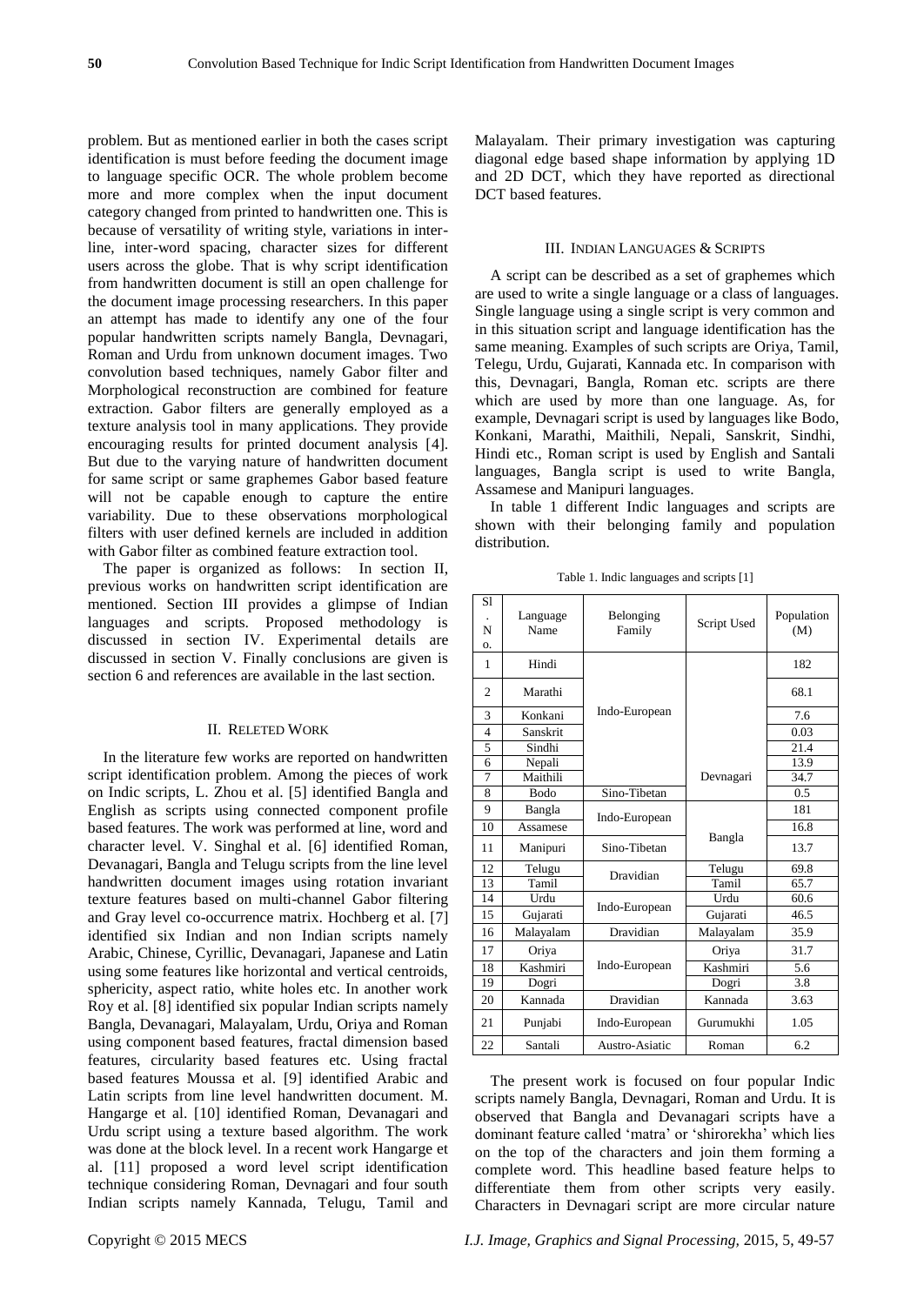than Bangla. Urdu script contains 28 small components which can be used as a distinguishing feature.



Fig. 1. 'Matra' or 'Shirorekha' in Bangla script [12]

Number of right diagonal lines present in Urdu script is more than other three scripts. Aspect ratio of Urdu characters is lowest among the four. Horizontal and vertical directional lines within the characters are more in Roman script.

#### IV. PROPOSED APPROACH

## *A. Preprocessing*

Document digitization is done using an HP flatbed scanner at 300 dpi. All the images are initially loaded at gray scale with 256 levels. Image binarization is done using two stage based algorithm which is a combination of local and global technique. At first stage prebinarization is done by applying local window based algorithm in order to get an idea of different ROI (Region of Interest). After that RLSA (Run Length Smoothing Algorithm) is applied to the pre-binarized image, to overcome the limitations of the local binarization method used earlier. By applying RLSA hollow/stray regions generated due to fixed window size in local algorithm are smoothened. RLSA applied in both horizontal and vertical direction and then the XOR operation is done on the two results to generate different homogeneous blocks. Finally, using component labeling, each component is selected and mapped them in the original gray scale image to get respective zones of the original image. Final binary image (0, 1) is obtained using histogram based global binarization algorithm on these regions of the original image [3, 8, 12, 31].

The feature extraction process is carried out followed by the preprocessing step. During feature extraction 20 dimensional feature vector is constructed by combining two convolution based techniques, namely Gabor filter and Morphological reconstruction. Following section describes about feature extraction techniques.

## *B. Feature Extraction*

One of the most important tasks for any identification work is feature extraction. Selection of "good" features leads to better accuracy rate. Here 'good' features mean those set of features which increase inter-class variance and decrease intra-class variance. These feature set must also be computationally easier. For the present work, two convolution based techniques, namely Gabor filter and Morphological reconstruction are combined [29]. Gabor filters are proven successful to capture different textures in the case of printed document images [4, 30]. In the context of handwritten document, texture pattern varies abruptly from writer to writer and also from time to time. That is why only Gabor filter based texture feature will not be capable enough to capture the entire variability of handwritten document images. Observing this fact, we have combined Morphological features in addition with Gabor filter based features to identify scripts from handwritten document images. In a very recent work we have also employed these features along with some structural features to develop an application for machine printed and handwritten text separation. Following section provides a discussion about these two types of features.

#### *Gabor Filter Bank*

Gabor filter is a popular band pass filter which is used widely in application like texture analysis [13, 30]. The impulse response of Gabor filter is a sinusoid multiplied by a Gaussian kernel. Gabor filter bank is formed by modulating a complex sinusoid by a Gaussian function with different frequencies and orientations. If the Fourier transform of a Gabor filter's impulse response is calculated then this is equivalent if convolution of the Fourier transform of the harmonic function and the Fourier transform of the Gaussian function is computed separately. In orthogonal direction Gabor filter has a real and an imaginary component. These two components can be combined into a complex number or can be used individually for extracting features from image component. Disadvantage of Gabor filter can be in terms of its computational cost as large bank of filters need to be created for most of the pattern recognition applications. Dannis Gabor [14], proposed one dimensional Gabor filter which is the multiplication of a Gaussian kernel with cosine/sine (even/odd) function. Equations 1 and 2 shows the equations of 1D Gabor filter.

$$
g_e(x) = \frac{1}{\sqrt{2\pi}\sigma} e^{-\frac{x^2}{2\sigma^2}} \cos(2\pi f x)
$$
 (1)

$$
g_o(x) = \frac{1}{\sqrt{2\pi}\sigma} e^{-\frac{x^2}{2\sigma^2}} \sin(2\pi f x)
$$
 (2)

Complex version of Gabor filter can be formed which is shown using equation 1c<br>  $g(x) = g_e(x) + g_o(x)$ 

$$
g(x) = g_e(x) + g_o(x)
$$
  
= 
$$
\frac{1}{\sqrt{2\pi}\sigma} e^{-\frac{x^2}{2\sigma^2}} (\cos(2\pi fx) + i \sin(2\pi fx))
$$
  
= 
$$
\frac{1}{\sqrt{2\pi}\sigma} e^{-\frac{x^2}{2\sigma^2}} e^{i(2\pi fx)}
$$
 (3)

Daugman [15, 16], shows a representation of two dimensional Gabor filter by extending it in both x and y direction. Equations 2a and 2b shows the cosine and sine wave representation of 2D Gabor filter. Whereas (3)

Copyright © 2015 MECS *I.J. Image, Graphics and Signal Processing,* 2015, 5, 49-57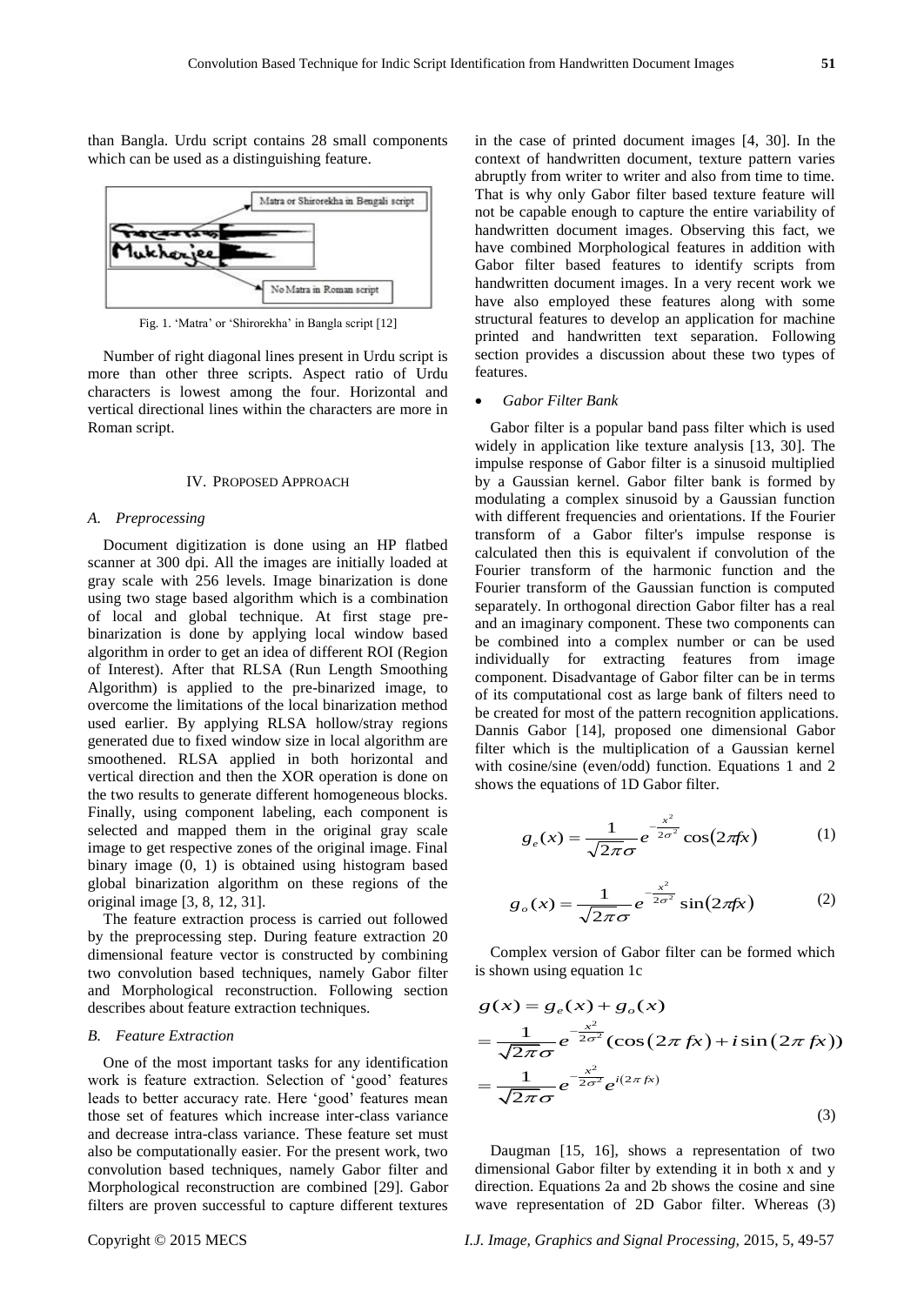shows a complete Gabor filter representation  $g(x, y, f, \phi)$ where  $f$  is the frequency and  $\phi$  is the orientation.

$$
g_e(x, y) = \frac{1}{2\pi\sigma_x\sigma_y} e^{-\frac{1}{2}(\frac{x^2}{\sigma_x} + \frac{y^2}{\sigma_y})} \cos(2\pi f_{x_0}x + 2\pi f_{y_0}y)
$$
 (4)

$$
g_o(x, y) = \frac{1}{2\pi\sigma_x \sigma_y} e^{-\frac{1}{2}(\frac{x^2}{\sigma_x} + \frac{y^2}{\sigma_y})} \sin(2\pi f_{x_0} x + 2\pi f_{y_0} y)
$$
 (5)

$$
g(x, y, f, \phi) = e^{-(\frac{x^2 + y^2}{\sigma^2})} e^{2\pi f(x \cos \phi + y \sin \phi)}
$$
 (6)

The frequency and orientation representation of Gabor filter is similar to those with the human visual system. That is why image processing and analysis with this filter is considered to be similar to perception in the human visual system. Different important features prevailing in an image can be computed by calculating Gabor filter with varying frequencies and orientations. Different applications in the area of pattern recognition and classification widely use features based on Gabor filter [17]. The response of Gabor filter to an image is determined by the 2-D convolution operation. In our application the filter will be convolve with the input image signal resulting a Gabor space. If  $I(x, y)$  is an image and  $G(x, y, f, \phi)$  is the response of a Gabor filter with frequency *f* and orientation  $\phi$  to an image on the  $(x, y)$ spatial coordinate of the image plane [19].

$$
G(x, y, f, \phi) = \iint I(p, q)g(x - p, y - q, f, \phi)dpdq \tag{7}
$$

Following Fig. 2, 3 shows the properties of Gabor filter in one dimension and two dimensions. The response of the multiplication of Sinusoid and Gaussian kernel will generate a localized response over the sinusoid. This spatial localization property is used for texture analysis to discriminate different scripts.



Fig. 3. 2-D Gabor filter, (a) a Sinusoid (b) a Gaussian kernel (c) corresponding Gabor filter [18]

In the proposed method, 8-dimensional feature vector is constructed to form a Gabor filter bank. Response of the filter with frequency  $0.25$  and orientation of  $60^\circ$ ,  $90^\circ$ , 120º and 150º are calculated. These values are set experimentally. Then the standard deviation of the real part and imaginary part are considered as feature values. A sample feature vector computed using a frequency of 0.25 and orientation of  $60^{\circ}$  is shown below:

*Bangla:* [0.8558, 0.6771, 0.8538, 0.6468, 0.864, 0.6921, 0.8629, 0.7526]

*Devnagari:* [1.0004, 0.7774, 1.0003, 0.743, 1.0003, 0.791, 1.0003, 0.8575]

*Roman:* [0.8852, 0.705, 0.8401, 0.6409, 0.8107, 0.6566, 0.8087, 0.7063]

*Urdu:* [0.9611, 0.7598, 0.9313, 0.7071, 0.9121, 0.7392, 0.9169, 0.8009]

## *Morphological Reconstruction*

Morphological reconstruction based features are used along with Gabor filter based features for the present work. This improves overall performance of the system compared to if only Gabor filter is used. The basic morphological transformations are called dilation and erosion. In general, dilation is an operation which expands a region and erosion operation reduces that region. Also, dilation will tend to smooth concavities and erosion will tend to smooth away protrusions. Dilation and erosion are basically convolution of some image with some predefined structuring element or kernel [19, 29]. The operation erosion reassigns the present pixel value with the minimum pixel value computed in the defined pixel set as shown in Fig. 5. Whereas dilation is the reverse process compared to erosion replacing the current pixel with the maximum value computed. This is shown in Fig. 4.

The image dilation operation can be mathematically represented by the following equation:

> *dilate* (*x, y*) =  $max_{(x', y' \in \text{kernel})} src(x + x', y + y'),$ *where 'src' is the source image* (8)



Fig. 4. Morphological dilation [19, 29]

The image erosion operation can be mathematically represented by the following equation:

$$
erode(x, y) = min_{(x', y' \text{ is } \text{kernel})} src(x + x', y + y'), where
$$
  
'src' is the source image. (9)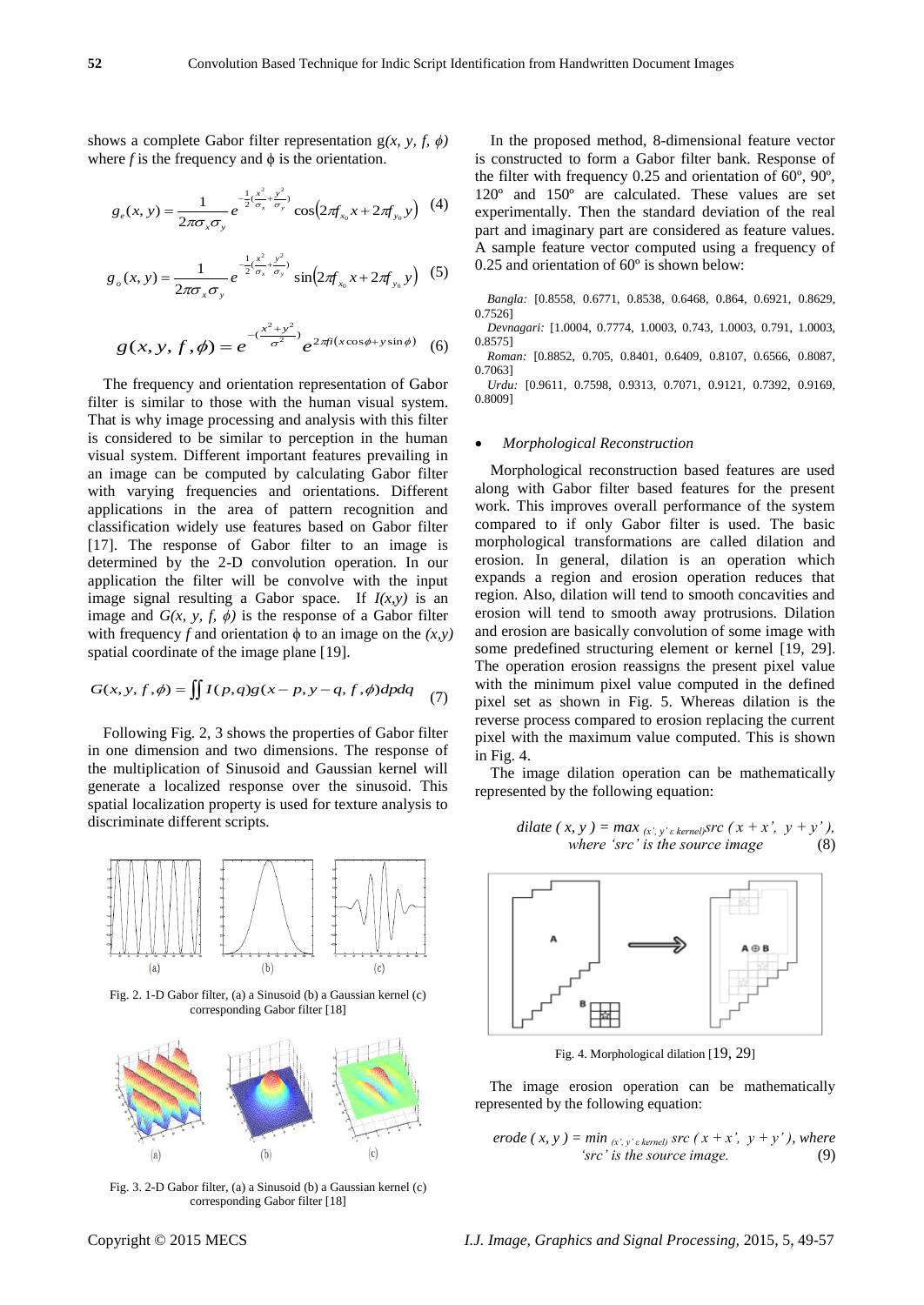

Fig. 5. Morphological erosion [19, 29]

We have created four different structuring elements (Horizontal, Vertical and Right and Left Angular) observing the directional stroke properties of the scripts considered. This helps in discriminating one script from another by identifying the presence of different directional strokes like horizontal, vertical, slanting lines or some curve with arbitrary orientation within the script. For example, Urdu scripts contain more diagonal strokes, Bangla/Devnagari contains upper horizontal line known as "matra" or "shirorekha", presence of vertical strokes are more prevalent in Roman script. Hence using horizontal structuring element the difference between these script types can be solely evaluated. Different structuring elements constructed for the present work is shown below:

| Horizontal structuring element of dimension 3x11 |  |  |  |  |  |  |  |  |  |
|--------------------------------------------------|--|--|--|--|--|--|--|--|--|

| 0              | 1 | 0              |
|----------------|---|----------------|
| $\overline{0}$ | 1 | $\overline{0}$ |
| $\overline{0}$ | 1 | $\overline{0}$ |
| $\overline{0}$ | 1 | $\overline{0}$ |
| $\overline{0}$ | 1 | $\overline{0}$ |
| $\overline{0}$ | 1 | $\overline{0}$ |
| $\overline{0}$ | 1 | $\overline{0}$ |
| $\overline{0}$ | 1 | $\overline{0}$ |
| $\overline{0}$ | 1 | $\overline{0}$ |
| $\overline{0}$ | 1 | $\overline{0}$ |
|                |   | $\dot{c}$      |

Vertical structuring element of dimension 11x3

|          | 0 |          |   | 0 | 0 | 0        |          |          | 0 | 0                                                    |  |
|----------|---|----------|---|---|---|----------|----------|----------|---|------------------------------------------------------|--|
| 0        |   | 0        | 0 | 0 | 0 | 0        | 0        | 0        | 0 | 0                                                    |  |
| $\Omega$ | 0 |          | 0 | 0 | 0 | 0        | 0        | 0        | 0 | 0                                                    |  |
| $\Omega$ | 0 | $\theta$ |   | 0 | 0 | $\Omega$ | $\theta$ | $\theta$ | 0 | $\theta$                                             |  |
| 0        | 0 | $\theta$ | 0 |   | 0 | $\Omega$ | 0        | 0        | 0 | $\overline{0}$                                       |  |
| $\Omega$ | 0 | 0        | 0 | 0 |   | 0        | 0        | 0        | 0 | 0                                                    |  |
| $\Omega$ | 0 | $\theta$ | 0 | 0 | 0 | 1        | 0        | $\theta$ | 0 | $\overline{0}$                                       |  |
| 0        | 0 | 0        | 0 | 0 | 0 | 0        |          | 0        | 0 | 0                                                    |  |
| $\Omega$ | 0 | 0        | 0 | 0 | 0 | 0        | 0        |          | 0 | 0                                                    |  |
| $\Omega$ | 0 | $\Omega$ | 0 | 0 | 0 | $\Omega$ | $\theta$ | 0        |   | $\theta$                                             |  |
| 0        | 0 | 0        | 0 | 0 | 0 | 0        | 0        | 0        | 0 |                                                      |  |
|          |   |          |   |   |   |          |          |          |   | Left diagonal structuring element of dimension 11x11 |  |

0 0 0 0 0 0 0 0 0 0 0 1 0 0 0 0 0 0 0 0 0 0 1 0 0 0 0 0 0 0 0 0 0 1 0 0 0 0 0 0 0 0 0 0 0 0 0 0 0 0 0 0 0 0 0 0 0 0 0 0 0 0 0 0 0 0 0 0 0 0 0 0 0 0 0 0 0 0 1 0 0 0 0 0 0 0 0 0 0 0 1 0 0 0 0 0 0 0 0 0 0 0 1 0 0 0 0 0 0 0 0 0 0 1 0 0 0 0 0 0 0 0 0 1 0 0 0 0 0 0 0 0 0 0 0

Right diagonal structuring element of dimension 11x11

Grayscale script images are taken as input at the document level and are binarized using the method mentioned in the preprocessing section 4.1. The binarized image is resized with an image size which is fixed empirically. The resized image is dilated using the default kernel of OpenCV [19].The dilated image is then eroded four times using four different structural elements (horizontal, vertical, right and left angular).The ratio of those eroded images with the dilated one gives four feature values and calculation of the average and standard deviation of the eroded images give another eight feature values resulting a 12 dimensional morphological feature bank.



Fig. 6. (a) Sample image of Bangla script and (b-e) the images after using morphological dilation operation on that

A sample feature vector computed using morphological reconstruction is shown below:

*Bangla:* [0.6087, 0.155, 0.2754, 0.022, 0.324, 0.5381, 0.4066, 0.5656, 0.1931, 0.336, 0.3591, 0.4913]

*Devnagari:* [0.4056, 0.1092, 0.1809, 0.0202, 0.5945, 0.9899, 0.4968, 0.6117, 0.513, 0.5829, 0.4592, 0.5356]

*Roman:* [0.5885, 0.1334, 0.0615, 0.0451, 0.4165, 0.7802, 1.0065, 0.4421, 0.2311, 0.3099, 0.7784, 0.3864]

*Urdu:* [0.6689, 0.112, 0.1516, 0.0502, 0.4076, 1.1667, 0.7584, 0.6074, 0.2633, 0.9367, 0.9304, 0.4681]

## V. EXPERIMENTATION

Experimentation was done using Intel OpenCV [19] which is an open source library containing many useful classes. This library can be embedded with an existing C++ interface with some simple configuration.

#### *A. Data Collection*

One of the most imperative tasks is the data collection. There is a problem of readiness of standard database in this field of research. Benchmark database of official handwritten scripts is not available till date. Data are collected from different people with varying age, professions and locations to incorporate versatility in the database. Total 157 handwritten document images with nearly equal distribution are collected and used for experimentation. By dividing the collected samples in 2:1 ratio, *training and test sets* are formed. Fig. 7 shows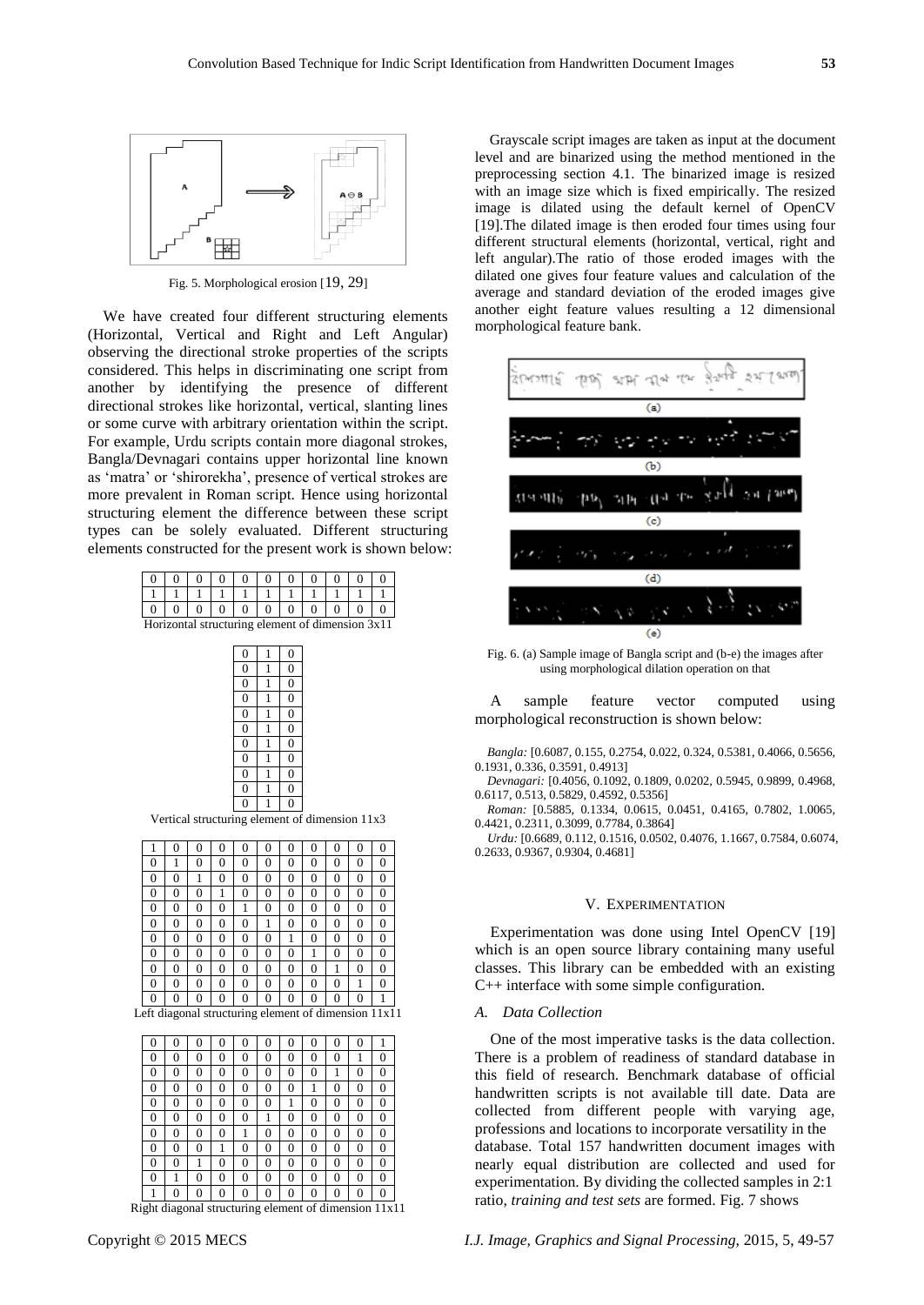## script images from our collected database.



Fig. 7. Sample images of (a) Bangla (b) Devanagari (c) Roman (d) Urdu script documents from the present database

#### *B. Classification and Experimental Result*

The feature extraction is followed by classification which comprises of two stages namely, training and testing. For present work MLP classifier is mainly used.

#### *Multi Layer Perceptron (MLP)*

MLP uses back propagation algorithm to classify instances. It is a layered feed forward network which can be represented by a DAG (Directed Acyclic Graph). Each node of an MLP is termed as an artificial neuron. The weights/labels given in each directed arc represents the strength/capacity of synaptic connection between two neurons and the direction of the signal flow. In MLP there is an input and output layer. The number of neurons in input layer is same as the number of feature selected for the particular pattern recognition problem. Whereas the number of output layer is same as the number of target classes. The neurons in hidden and output layers compute the sigmoidal function on the sum of the products of inputs and weights of the corresponding connections to each neuron. Training process of an MLP involves tuning the strengths of its synaptic connections such that the MLP can respond properly to every input values taken from the training set. The total number of hidden layers and the number of neurons present in each hidden layer should be determined during training process [1, 8, 31].

For the present work, as the feature set is twenty dimensional and the number of scripts are four, so the number of neurons in input layer and output layer are twenty and four respectively. The number of neurons for the hidden layer is chosen automatically (the default value) by the MLP classifier of the Weka tool [20]. The whole data set is divided into training and test set in 2:1

ratio. Average accuracy rate found using MLP is 94.4% on the test data without any rejection.

|  |  |                | Table 2. Confusion matrix on the test set considering four scripts using |  |  |
|--|--|----------------|--------------------------------------------------------------------------|--|--|
|  |  | MLP classifier |                                                                          |  |  |

|                                         | <b>Classified As</b> |            |          |          |  |  |  |  |
|-----------------------------------------|----------------------|------------|----------|----------|--|--|--|--|
| <b>Script</b>                           |                      |            |          |          |  |  |  |  |
|                                         | Bangla               | Devanagari | Roman    | Urdu     |  |  |  |  |
| Bangla                                  | 6                    | $\Omega$   | $\theta$ | $\Omega$ |  |  |  |  |
| Devanagari                              | 0                    | 16         | $\Omega$ |          |  |  |  |  |
| Roman                                   | $\mathfrak{D}$       |            | 14       |          |  |  |  |  |
| Urdu                                    | 0                    | 0          | $\Omega$ | 14       |  |  |  |  |
| Average percentage accuracy rate: 94.4% |                      |            |          |          |  |  |  |  |

Table 3. Average Bi-Script accuracy rate (%) using MLP classifier

| <b>Script Combination</b> | Average<br><b>Accuracy Rate</b><br>(%) |
|---------------------------|----------------------------------------|
| Bangla, Devnagari         | 100                                    |
| Bangla, Roman             | 100                                    |
| Bangla, Urdu              | 100                                    |
| Devnagari, Roman          | 96.2                                   |
| Devnagari, Urdu           | 96.2                                   |
| Roman, Urdu               | 96.3                                   |
|                           | 98.2                                   |

Table 4. Average Tri-Script accuracy rate (%) using MLP classifier

| <b>Script Combination</b> | <b>Average Accuracy</b><br>Rate $(\% )$ |
|---------------------------|-----------------------------------------|
| Bangla, Devnagari, Roman  | 95                                      |
| Bangla, Devnagari, Urdu   | 100                                     |
| Devnagari, Roman, Urdu    | 97.5                                    |
|                           | 97.5                                    |

Table 5. Comparative study with few of the existing methods (dataset dependent)

| <b>Algorithm</b>                         | <b>Scripts Considered</b>                                 | Avg. Acc.<br>Rate $(\% )$ |
|------------------------------------------|-----------------------------------------------------------|---------------------------|
| J. Hochberg et al.<br>1997               | Arabic, Chinese, Cyrillic,<br>Devanagari, Roman, Japanese | 88                        |
| M. Hangarge and<br>B. V. Dhandra<br>2010 | Roman, Devanagari, Urdu                                   | 88.6                      |
| M. Hangarge et<br>al. 2013               | Roman, Devnagari, Kannada,<br>Telugu, Tamil, Malayalam    | 85.77                     |
| K. Roy et al. 2011                       | Bangla, Devanagari, Malayalam,<br>Urdu, Oriya and Roman   |                           |
|                                          | Bangla, Devanagari, Roman,<br>Urdu                        | 94.4                      |
| <b>Proposed Method</b>                   | <b>Average Tri-script</b>                                 | 97.5                      |
|                                          | <b>Average Bi-script</b>                                  | 98.2                      |

*C. Statistical Performance Analysis*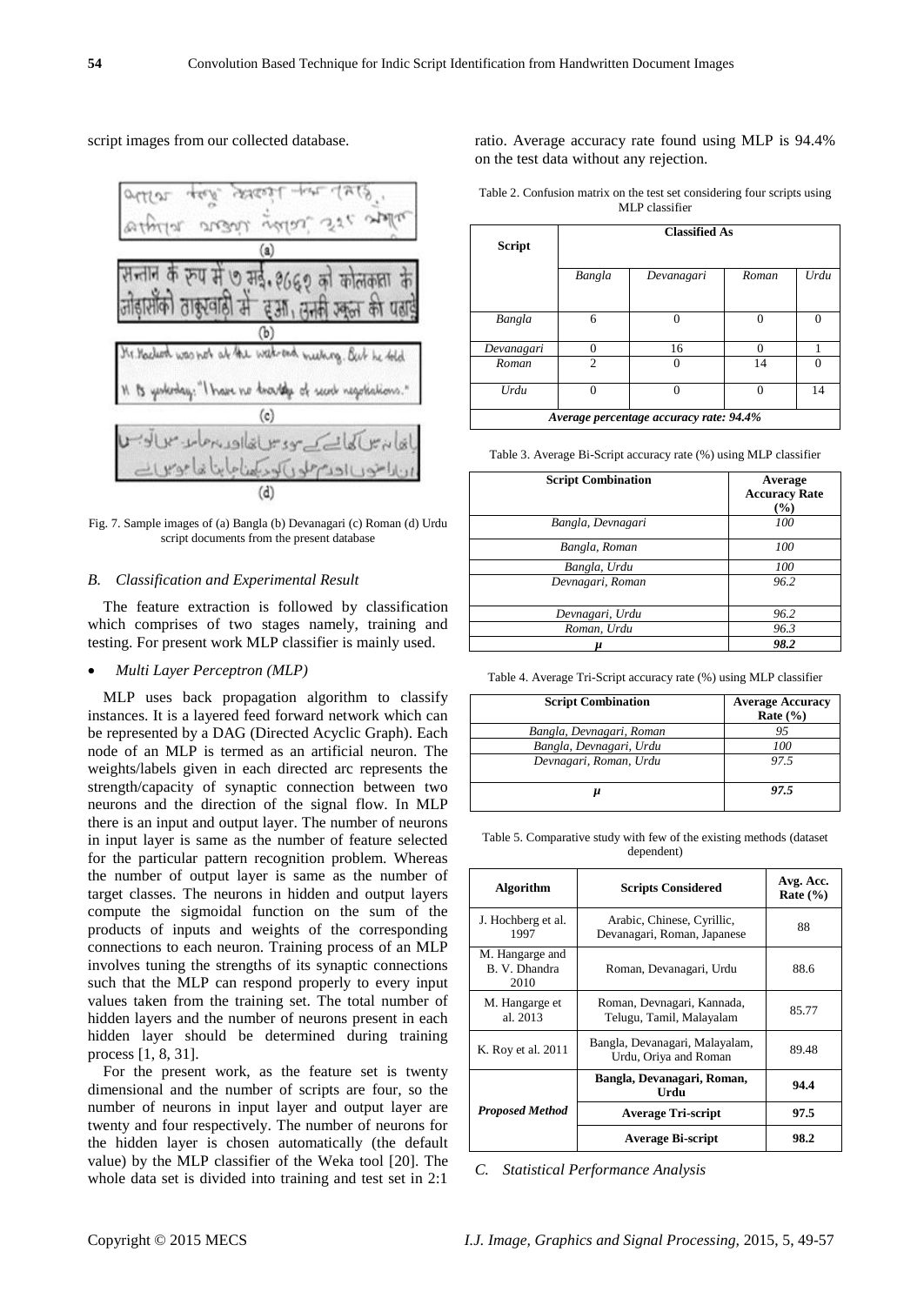Statistical performance analysis using different well known classifiers is done in the present work. Beside MLP we have tested the performance of Bayesnet, LibLINEAR, FURIA, Logistic Model Tree and RBFNetwork classifiers [20]. Some standard and relevant parameters namely Average Accuracy Rate, Kappa Statistics, Mean Absolute Error, Relative Absolute Error, TP Rate, FP Rate, Precision, Recall, F-Measure are computed for this performance analysis. Their weighted average values are shown in table 6. Following section provides brief discussions parameters considered:

*Kappa Statistics:* Measures the agreement of prediction with the true class. It can be defined as  $KS = (P(A) - \mathbb{I})$  $P(E)/(1 - P(E))$ , where  $P(A)$  is the percentage agreement and *P(E)* is the chance agreement. Complete agreement is referred by the value  $KS = 1$  and  $KS = 0$  indicates chance agreement.

*Mean Absolute Error:* It is measured as the average of the difference output or predicted result and target or actual result in all the test cases. It is measured by the following formula:

$$
MAE = \frac{1}{n} \sum_{i=1}^{n} |t_i - o_i|
$$
 (10)

here  $t_i$  is the target result and  $o_i$  is the output result.

*Relative Absolute Error:* It is the absolute error made relative to what the error would have been if the prediction simply had been the average of the target values. It is measured by the following formula:

$$
RAE = \frac{\sum_{i=1}^{n} t_i - o_i}{\sum_{i=1}^{n} t_i - \bar{t}}
$$
\n(11)

here  $t_i$  is the target result and  $o_i$  is the output result.

*TP Rate:* True positive rate is defined as the proportion of the test samples among all which were classified correctly to a target class at which they should belong.

*FP Rate:* It is opposite to TP rate. False positive rate is proportion of the test samples which belongs to a particular class but misclassified to a different class.

*Precision:* It is defined as proportion of the test samples which truly have classified to a particular class among all those which were classified to that class. So, *Precision = TP Number / (TP Number + FP Number)*. In table 1, weighted average precision is  $((6/6) + (16/17) +$  $(14/16) + (14/14)/4 = 0.954$ .

*Recall:* Recall can be defined as *Recall = TP Number / (TP Number + FN Number).* Here *FN Number* is the false negative number.

*F-Measure:* It is a combined measure for precision and recall. It is defined as *F-Measure = 2 \* Precision \* Recall / (Precision + Recall).*

Brief description about the classifiers used for the present work is provided:

## *Bayesnet*

Popular Bayesian classifier uses Bayes Network learning using different search algorithms and quality parameters [21]. The base class of this classifier provides data structures (conditional probability distributions, network structure etc.) and facilities common to Bayes Network learning algorithms like K2 and B. Experimentally BayesNet gives an average accuracy rate of 86.8%.

## *LibLINEAR*

LibLINEAR is a good linear classifier based on functional model for data with large number of instances or features. We have used the L2-Loss Support Vector Machine (dual) as the SVM Type parameter of the LIBLINEAR both the Bias and Cost parameters are 1.0. The EPS (the tolerance of the termination criterion) is 0.01. For more details see [22]. Average accuracy found by LibLINEAR is 83.1%.

#### *FURIA*

Fuzzy Unordered Rule Induction Algorithm (FURIA) is a fuzzy-rule-based classifier, used to obtain fuzzy rules. FURIA has recently been developed as an extension of the well-known RIPPER algorithm. Instead of conventional rules and rule lists it learns fuzzy rules and unordered rule sets. Furthermore it uses an efficient rule stretching scheme to deal with uncovered examples [23]. Average accuracy found by FURIA is 83.1.

## *Logistic Model Tree*

Classifier for building 'logistic model trees', which are classification trees with logistic regression functions at the leaves. The algorithm can deal with binary and multiclass target variables, numeric and nominal attributes and missing values. For more detail refer [24, 25]. The average identification rate is found to be 90.6%.

#### *RBFNetwork*

In Radial basis function (RBF) networks for hidden layer processing elements the static Gaussian function has been used as the nonlinearity. The function works in a small centered region of the input space [26]. The implementation of the network depends on the centers of the Gaussian functions [27, 28]. The main functionality depends on how the Gaussian centres are derived and they act as weights of input to hidden layer. The widths of the Gaussians are calculated depending on the centres of their neighbors. The faster convergence criterion is one of the advantages of this network. This is because it only updates weights from hidden to output layer. Average accuracy rate found by this classifier is 86.8%.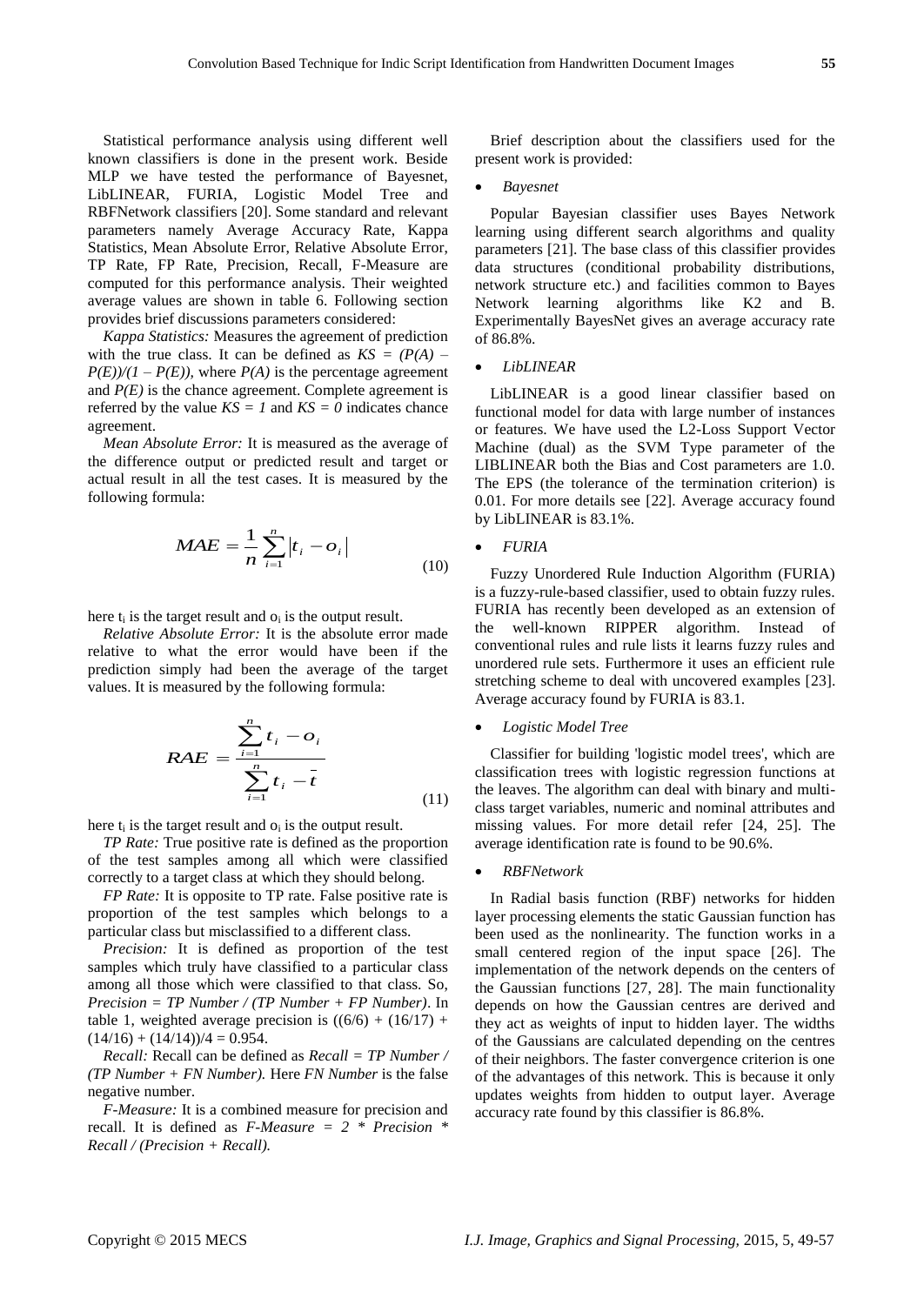| Classifier        | AAR (%) | KS     | <b>MAE</b> | RAE(%) | <b>TP Rate</b> | <b>FP</b> Rate | <b>Precision</b> | <b>Recall</b> | $\mathbf{F}$ -<br><b>Measure</b> |
|-------------------|---------|--------|------------|--------|----------------|----------------|------------------|---------------|----------------------------------|
| <b>MLP</b>        | 94.4    | 0.9226 | 0.0439     | 11.46  | 0.943          | 0.012          | 0.954            | 0.943         | 0.945                            |
| <b>LMT</b>        | 90.6    | 0.8710 | 0.0386     | 10.10  | 0.906          | 0.029          | 0.918            | 0.906         | 0.907                            |
| BayesNet          | 86.8    | 0.8208 | 0.0619     | 16.17  | 0.868          | 0.036          | 0.894            | 0.868         | 0.869                            |
| <b>RBFNetwork</b> | 86.8    | 0.8169 | 0.0854     | 22.32  | 0.868          | 0.042          | 0.877            | 0.868         | 0.869                            |
| LibLINEAR         | 83.1    | 0.7720 | 0.0849     | 22.19  | 0.830          | 0.041          | 0.877            | 0.830         | 0.834                            |
| <b>FURIA</b>      | 83.1    | 0.7683 | 0.0928     | 24.27  | 0.830          | 0.058          | 0.852            | 0.830         | 0.830                            |

Table 6. Statistical performance analysis on the test samples, weighted average of the measuring parameters are shown here

**Parameter Considered:** *AAR: Average Accuracy Rate, KS: Kappa Statistics, MAE: Mean Absolute Error, RAE: Relative Absolute Error, TP Rate, FP Rate, Precision, Recall, F-Measure*

#### VI. CONCLUSION

In the present work, a Gabor filter based script identification technique combined with Morphological reconstruction from offline handwritten documents of Bangla, Devanagari, Roman and Urdu scripts has been developed. Experimental result shows an average recognition accuracy of 94.4% on test set using MLP classifier. Average tri-script and bi-script accuracy rate was found to be 97.5% and 98.2% respectively. The result is comparable with existing methods available in the literature. Statistical performance analysis with different well known classifiers is done. Performances are measured using different parameters namely Average Accuracy Rate, Kappa Statistics, Mean Absolute Error, Relative Absolute Error, TP Rate, FP Rate, Precision, Recall, F-Measure. There is a problem of adequacy of standard database in this kind of research. Printed scripts can be available from different sources like books, papers from different libraries, news papers in different regional languages etc., but the collection of handwritten script database for different scripts is a real challenge. Future plans of authors consist of building a standard handwritten database for official Indic scripts and development of benchmark result on that. Scopes can be further extended to work on real life upcoming script identification problems like character level script identification from artistic words, script identification from scene images, video based script identification etc.

#### ACKNOWLEDGEMENT

The first author of the paper is very much thankful to Hon"ble Vice Chancellor of Aliah University for extending his encouragement and support for carrying out the work besides regular academic and administrative duties.

#### **REFERENCE**

- [1] http://shodhganga.inflibnet.ac.in/bitstream/10603/4166/10 /10\_chapter%202.pdf, accessed 1st October 2014.
- [2] Mantas J., "An overview of Character Recognition Methodologies", Pattern Recognition, vol. 19, pp. 425- 430, 1986.
- [3] S. M. Obaidullah, S. K. Das, K. Roy, "A System for Handwritten Script Identification From Indian Document", in Journal of Pattern Recognition Research, vol. 8, no. 1, 2013, pp. 1-12.
- [4] D. Ghosh, T. Dube, A. P. Shivaprasad, "Script Recognition- A Review", IEEE Transactions on Pattern Analysis and Machine Intelligence, pp. 2142-2161, 2010.
- [5] L. Zhou, Y. Lu , C. L. Tan, "Bangla/English Script Identification Based on Analysis of Connected Component Profiles", Lecture Notes in Computer Science, Volume 3872/2006, 24354, 2006, DOI: 10.1007/11669487\_22.
- [6] V. Singhal, N. Navin, D. Ghosh, "Script-based Classification of Hand-written Text Document in a Multilingual Environment", Research Issues in Data Engineering, pp.47, 2003.
- [7] J. Hochberg, P. Kelly, T. Thomas, L. Kerns, "Automatic Script Identification from Document Images Using Cluster-based Templates", IEEE Trans. on Pattern Analysis & Machine Intelligence, vol. 19, no. 2, pp. 176- 181, 1997.
- [8] K. Roy, S. K. Das, S. M. Obaidullah, "Script Identification from Handwritten Document", In Proceedings of The third National Conference on Computer Vision, Pattern Recognition, Image Processing and Graphics (NCVPRIPG), Hubli, Karnataka, pp. 66-69, 2011.
- [9] S. B. Moussa, A. Zahour, A. Benabdelhafid, A.M. Alimi, "Fractal-Based System for Arabic/Latin, Printed/Handwritten Script Identification", In Proceedings of International Conference on Pattern Recognition, pp. 1- 4, 2008.
- [10] M. Hangarge, B. V. Dhandra, "Offline handwritten script identification in document images", International Journal of Computer Application, 4(6), pp. 6-10, 2010.
- [11] M. Hangarge, K. C. Santosh, R. Pardeshi, "Directional Discrete Cosine Transform for Handwritten Script Identification", In Proceedings of 12<sup>th</sup> International Conference on Document Analysis and Recognition, pp. 344-348, 2013.
- [12] K. Roy, U. Pal, A. Banerjee, "A system for word-wise handwritten script identification for Indian postal automation", IEEE INDICON, pp. 266-271, 2004.
- [13] I. Fogel, D. Sagi, "Gabor filters as texture discriminator", Biological Cybernetics, 61 (2), 1989.
- [14] D. Gabor, "Theory of Communication", Journal of the Institute of Electrical Engineers, 93, pp. 429-457, 1946.
- [15] J. Daugman, "Two-dimensional analysis of cortical receptive field profiles", Vision Research, 20, pp. 846– 856, 1980.
- [16] J. Daugman, "Uncertainty relation for resolution in space, spatial frequency, and orientation optimized by twodimensional visual cortical filters", Journal of the Optical Society of America-A, 2(7), pp. 1160–1169, 1985.